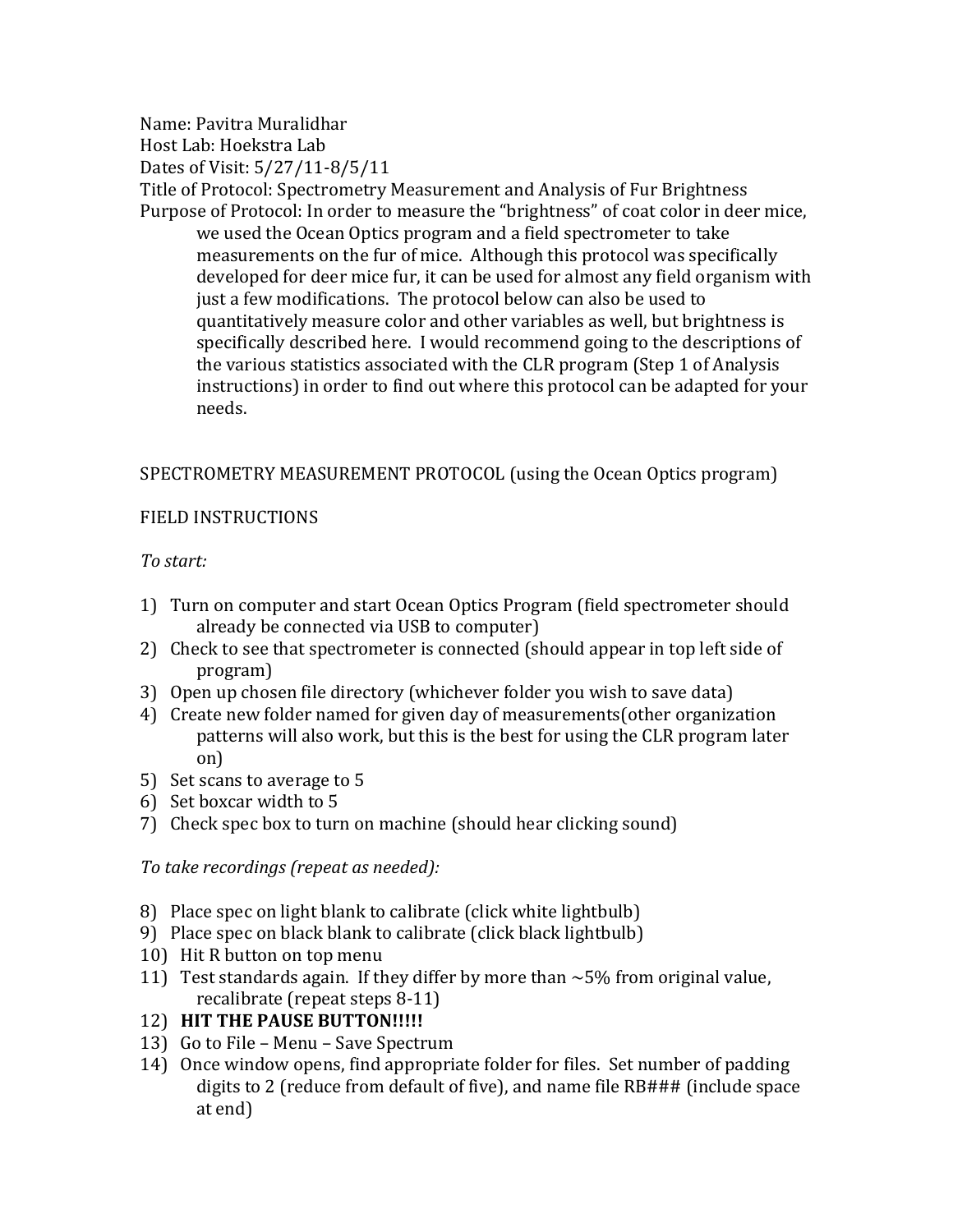- 15) Click Accept and place cursor over play/pause button
- 16) Click once to take each measurement (3 on belly, then 3 on flank, then 3 on back)
- 17) Check to see that measurements have saved
- 18) Go to File Menu Stop Save
- 19) Make sure that spectrum has stopped saving (stop button will turn grey), then hit the play button.

#### $To$  shut down:

- 20) After hitting play, uncheck the spec box (clicking noise will stop)
- 21) Transfer files from the spec computer directory onto a flash drive
- 22) Shut down Ocean Optics program and close the computer

### ANALYSIS INSTRUCTIONS

1) Download and install the CLR 1.05 program from http://post.queensu.ca/~mont/color/analyze.html

2) After reading the "READ ME" file, open CLR.jar. The home page of the program should open with three possible programs to choose from.

3) Choose "CLRfiles". Your raw spec measurements should already be organized into folders by this point, and be in .txt format. Keep in mind that the program won't run if both folders and spec text files are in a single folder together – each folder should either contain other subdirectories (folders) or spec files, never both.

4) Go to EDIT then "Preferences" on the menu. Open a random text file of your spec data. The data marker you enter will tell the program where to start collecting your measurements in the text. Look at the first few digits on your file (i.e. 177) and enter them in (these digits should be the first ones on every spec text file in your directory).

5) Hit "Choose Project" on the CLR program and find your project directory. You can either have the program analyze all the files within a directory, or go through each subdirectory one by one. Depending on which approach you take, you will either choose a directory full of subdirectories only or a subdirectory filled with only raw spec data.

6) A screen will come up asking for your species code. You can enter in anything – initials, etc.

7) A screen will come up asking how your data is organized. Confirm whether you want to analyze an entire project directory or just do one subdirectory at a time by clicking on the appropriate button